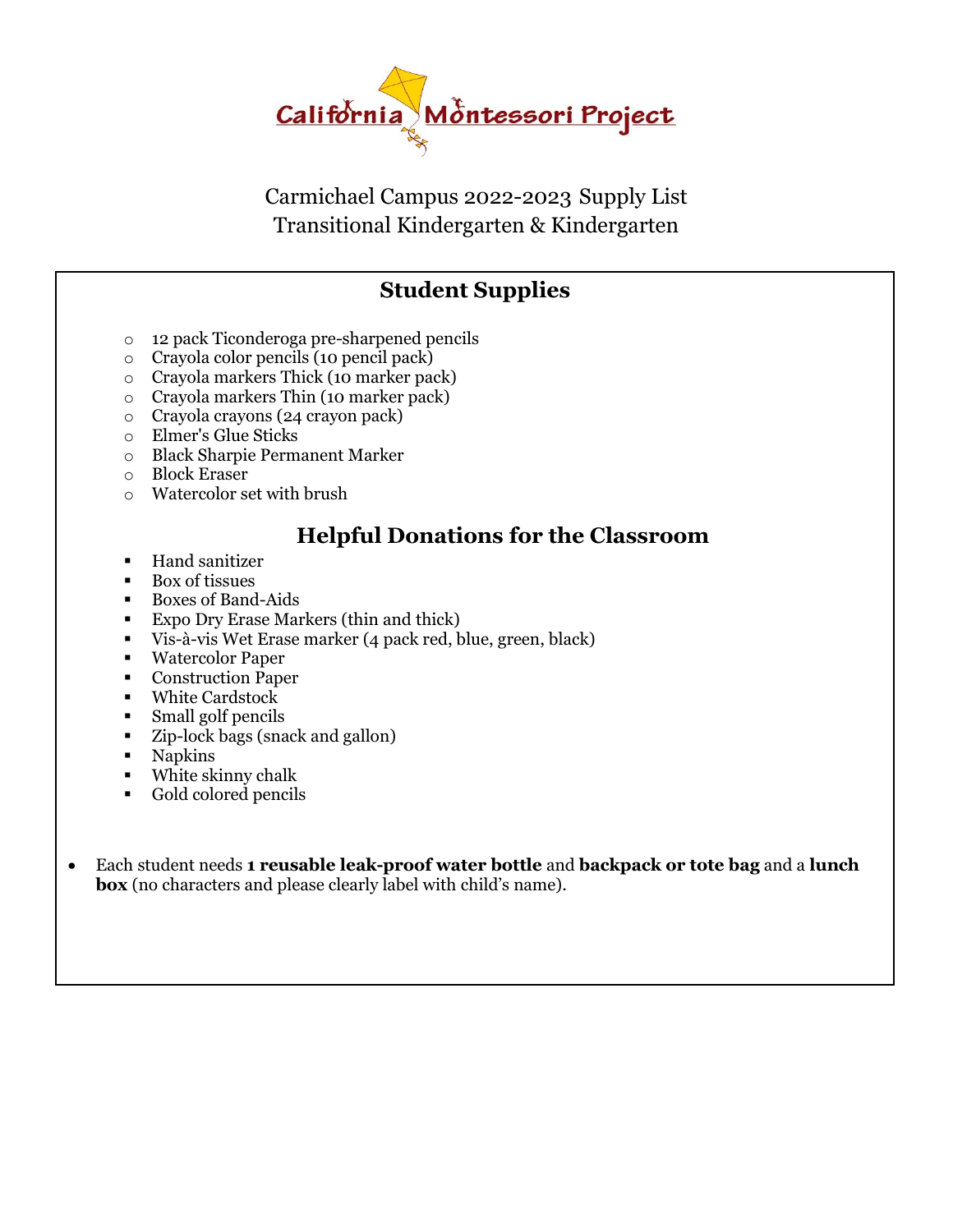

#### Carmichael Campus 2022-2023 Supply List Lower Elementary

#### **Student Supplies**

- o 12 or 24 pack Ticonderoga pre-sharpened pencils
- o Crayola color pencils (24 pencil pack with pink)
- o Crayola markers (10 marker pack, fine point and broad tip)
- o Crayola crayons (24 crayon pack)
- o Pencil Box (labeled with name)
- o Elmer's Glue Sticks (2 pack)
- o Black Sharpie (2 pack)
- o Block Eraser

#### **Helpful Donations for the Classroom**

- Hand sanitizer
- Cleaning wipes
- Box of tissues
- Box of Band-Aids
- Expo Dry Erase Markers (thin and thick)
- White Cardstock
- Each student needs **1 reusable leak-proof water bottle** and **backpack or tote bag** and a **lunch box** (no characters and please clearly label with child's name).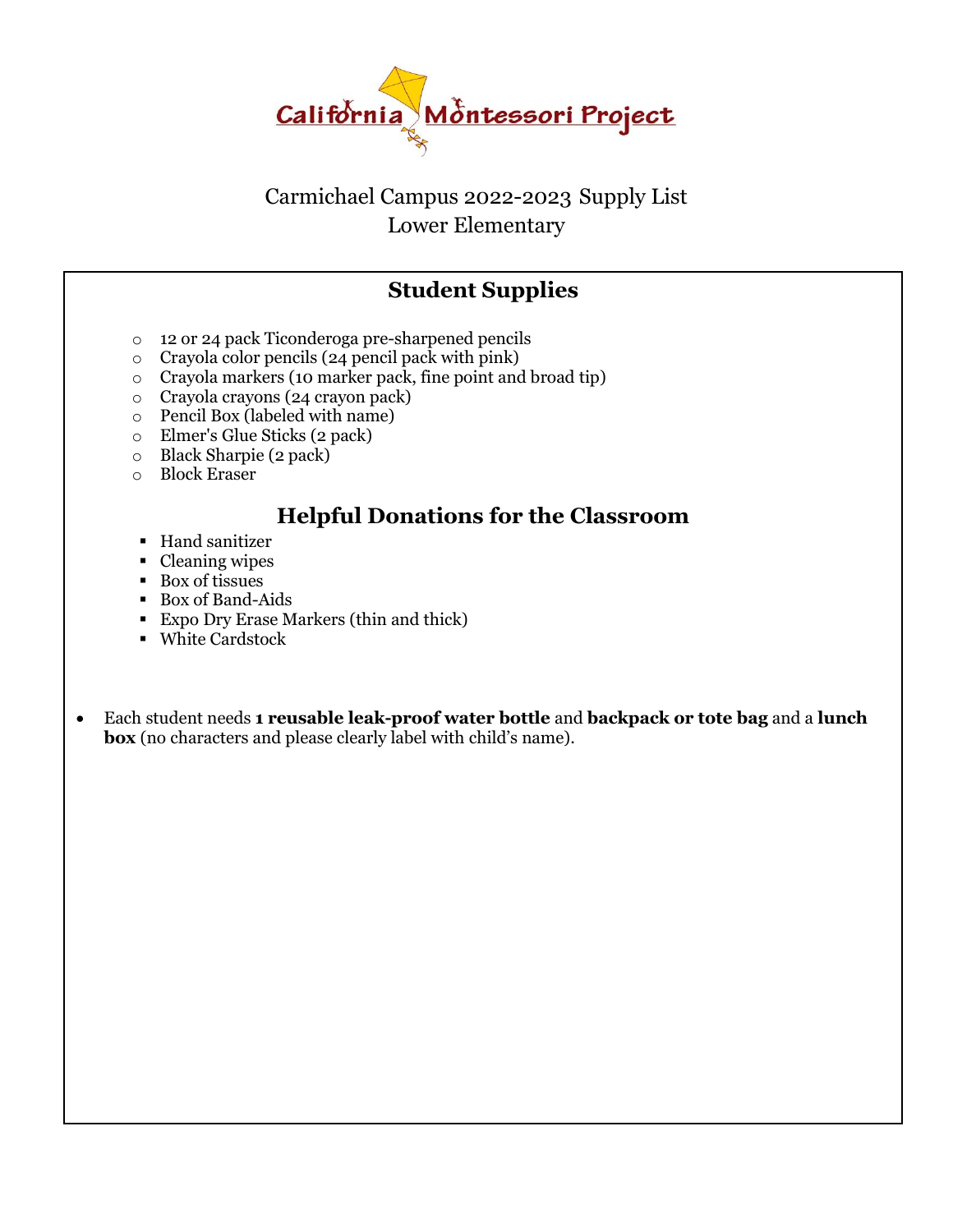

## Carmichael Campus Class Supply List

### **Upper Elementary**

2022-2023

#### **Individual Student Supplies**

Please purchase these supplies for your child and have them LABELED with their name

- -1 Reusable water bottle
- -Full size backpack
- -Lunch box (no characters)
- -Headphones/Earbuds
- -House Shoes/Slippers (must have a hard sole)
- -Sketchbook
- -Handheld pencil sharpener
- -Washable (non-cloth) hard case pencil box
- -1 Quadrille Ruled Composition book
- -6 Composition Books (College ruled, 100 pages)
- -1 Box of Sheet Protectors (pack of 100, clear)

#### **4th Graders-1 Purple, 3 ring- 1" Binder 5th Graders-1 Red, 3 ring- 1" Binder 6th Graders-1 Jeweler Blue (Office Depot color), 3 ring- 1" Binder**

#### **Classroom Community Supplies**

 The following supplies will be used by the classroom community:

- 1 Box of Ticonderoga #2 Pencils-pack of 24
- -2 Pink Erasers
- -1 Plastic Transparent Ruler

#### **General Wish List Items**

- -Disinfectant wipes -Paper Towels
- -Tissues (multipack)
- -Graph paper
- -Additional Composition Books
- -Additional Pink Erasers
- -Additional Pencils
- -Additional Sheet Protectors

**Individual classroom wish lists will be posted on ParentSquare after class lists are distributed.**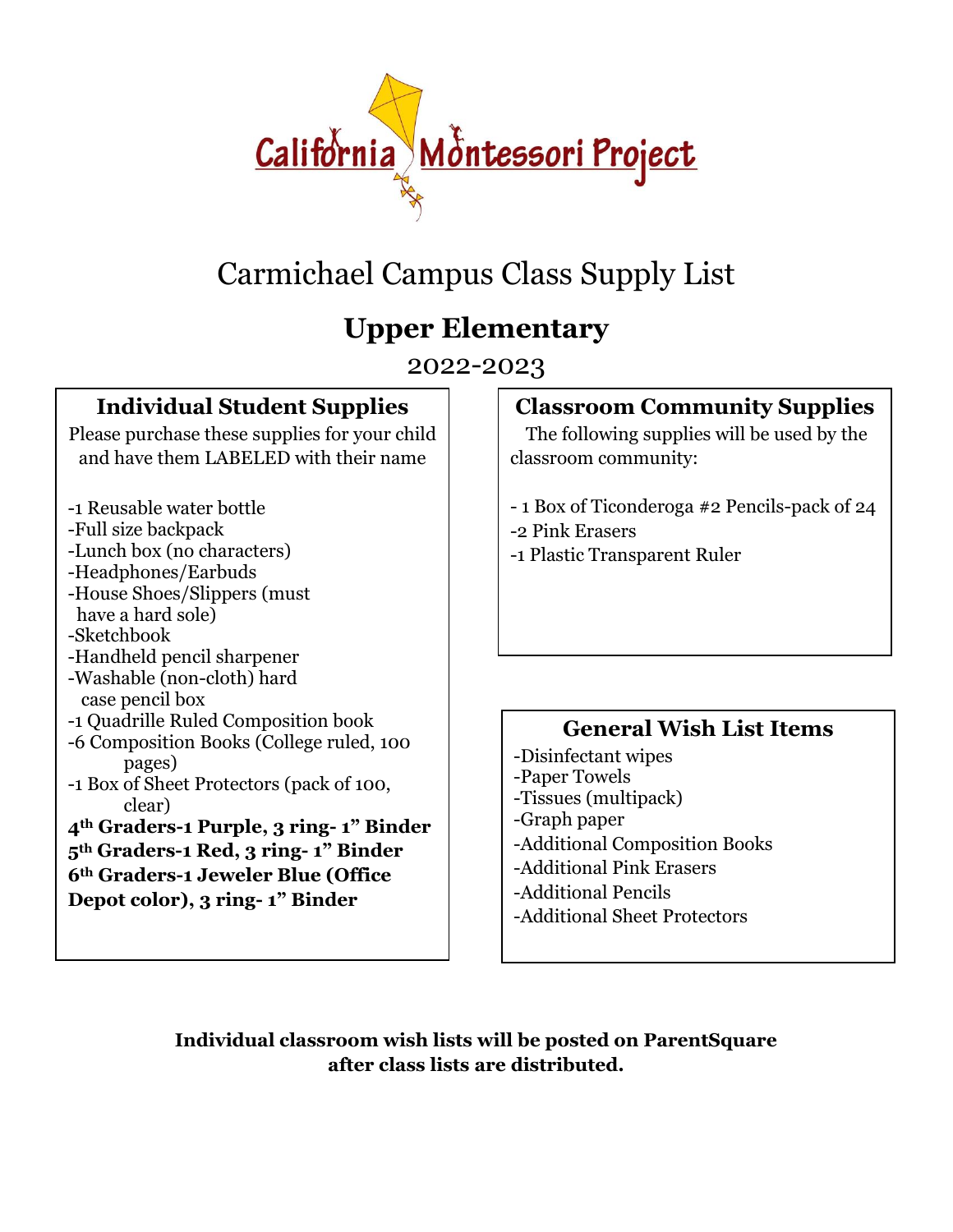

# Coral Reef Supply List 2022/2023

#### **Priority Personal Items -- label with your child's name**

- Backpack
- 2 folders with brads
- 2 spiral, lined paper notebooks, college rule (NW, LA)
- Graph Composition notebook (Math)
- Pencils (extra lead if using mechanical pencils) and erasers
- Calculator
- Headphones- **NO airpods or wireless earbuds (not allowed at school)**
- Reusable water bottle
- Combination lock for locker

#### **Community Supplies** -- thank you!

- Individually packaged, non-perishable healthy snacks
- Play-dough/ Colored clay
- Cleaning wipes
- Brooms & dust pans (full size and hand brooms)
- Rags, Hand towels & Dusters
- Paper towels

#### **\*Please refrain from purchasing scented cleaning products**

#### **Wish List Items**

- Disinfectant cleaning spray
- Swiffer wet starter kits
- Pine shavings for rodent bedding (pink group)
- Mouse/hamster food (pink group)
- White Printer Paper

As you are cleaning around your house this summer, and throughout the school year, please keep the middle school classrooms in mind. We will always happily accept donations of the following items:

- Magazine
- Art supplies
- Brooms & dustpans
- Sports equipment
- Towels & Rags